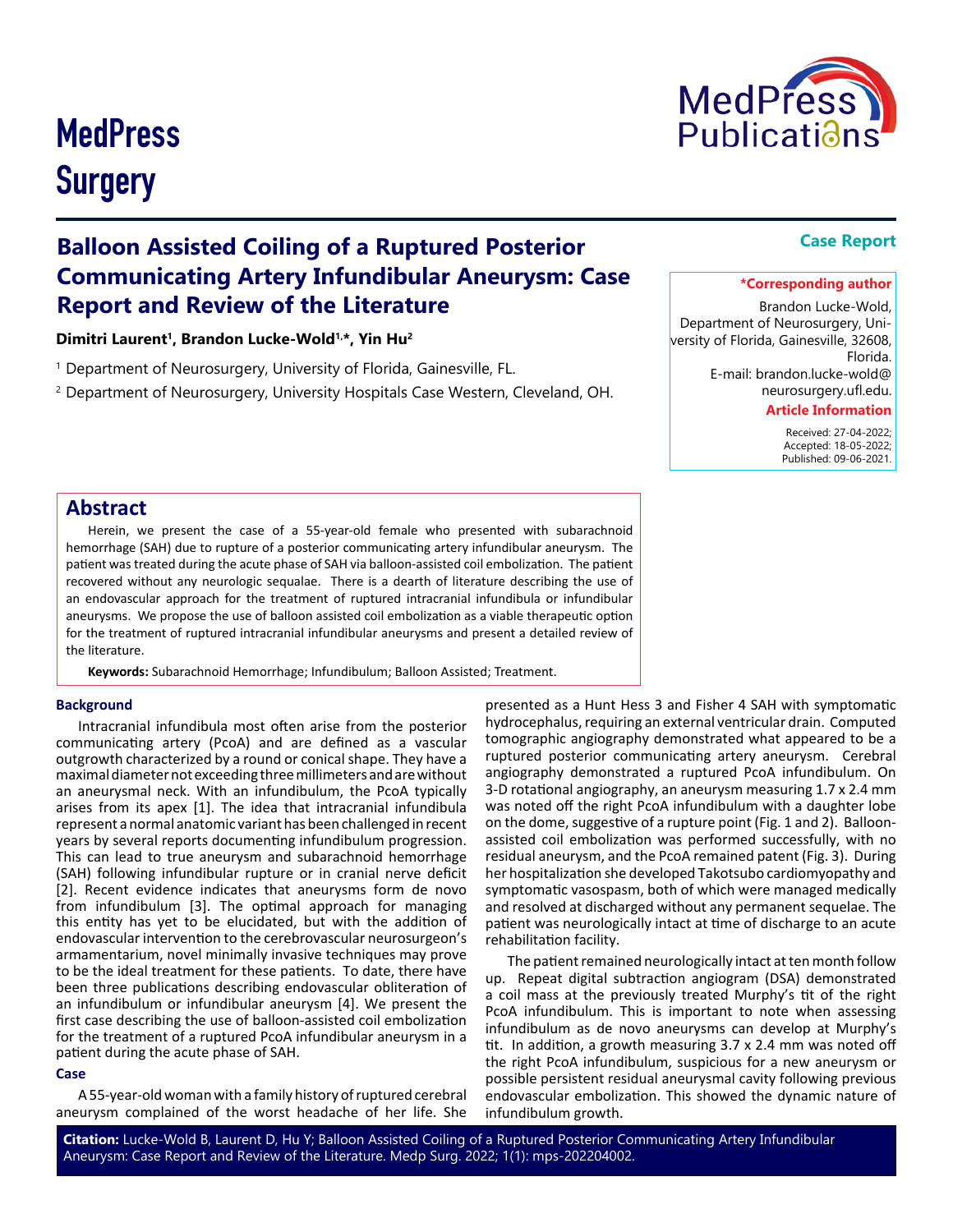

**Figure 1:** Pre-operative oblique view cerebral angiogram demonstrating posterior communicating artery infundibulum.



**Figure 2:** 3D angiography demonstrating posterior communicating artery infundibulum.



**Figure 3:** Post-coiling oblique view cerebral angiogram demonstrating secured posterior communicating artery infundibulum.

#### **Discussion**

The beginning of modern-day vascular neurosurgery essentially dates to 1937 when Walter Dandy successfully executed the first premeditated surgical clipping of an intracranial aneurysm. In 1944, Dandy published his findings in the analysis of 133 aneurysms in a seminal work titled Intracranial aneurysms the first book detailing a large series of intracranial aneurysms, thereby setting the stage for vascular neurosurgery [5]. The treatment of intracranial aneurysms has been, and will continue to be, a mainstay of the cerebrovascular neurosurgeon. Recently,

surgical approaches for the treatment of these abnormal vessels [6].

There is significant controversy in the neurosurgical literature on the natural history, and best management practices, of intracranial infundibula and infundibular aneurysms. The criteria for defining a vascular outgrowth as a PCoA infundibulum are as follows: round or conical shape, less than 3 millimeters in maximum diameter, without aneurysmal neck, and with a PCoA arising from its apex [7]. Infundibula of the intracranial vessels have previously been described as a normal anatomic variation in up to 25% of the population; comparatively, the estimated prevalence of intracranial aneurysms in the international population is 6.5% [9] To date, there have been 15 documented cases of infundibular progression to frank aneurysm, and 14 documented cases of SAH due to ruptured infundibulum [8] In 1998, Marshman et al. published the  $11<sup>th</sup>$  case of SAH secondary to infundibular rupture, and suggested that in certain instances infundibulum may be prone to aneurysmal development and rupture. Proposed predisposing factors for infundibulum to aneurysm progression include: 1) the presence of aneurysmal histology with true disruption of the integrity of the internal elastic lamina 2) altered hemodynamics through the PcoA secondary to contralateral carotid artery ligation 3) atypical bulges present on an infundibulum, and 4) an association with increased size of the PcoA.

In 2002, Martins et al. published a case of ruptured PCoA infundibular aneurysm treated by open surgery with a unilateral craniotomy approach for SAH in a patient with multiple, and bilateral, aneurysms. Interestingly, an infundibulum, devoid of aneurysmal change, was documented 11 months prior during treatment of previous SAH. This rapid progression of infundibulum to aneurysm is inconsistent with the proposed dogma that the process occurs over a time period of about seven years.9 The rate of infundibulum progression to overt aneurysm remains uncertain, and in the absence of a study utilizing serial angiograms to depict aneurysmal development, an accurate prediction cannot be made with reasonable confidence [10]. There may be a predisposition to infundibular development in those individuals harboring a yet undetermined genetic variant associated with familial intracranial aneurysms. The increased incidence of infundibular development in individuals with a family history of intracranial aneurysms, and in certain disease states (ie. Autosomal dominant polycystic kidney disease, Ehlers-Danlos syndrome, aortic coarctation, and Alagille syndrome) support the notion of a genetic component influencing infundibular development. Moreover, in the familial aneurysm population, it is thought that the incidence of bilateral infundibula is much greater than in the general population [11]. Furthermore, Punt documented an increased incidence of infundibula in patient populations with high incidence of internal carotid artery aneurysms and multiple aneurysms, thereby suggesting that the pathogenesis underlying aneurysmal development predisposes for the presence of a synchronous infundibulum [12]. Patients with inherited cardiovascular disease, like Alagille syndrome, may also be at an increased risk of developing infundibula, with progression into aneurysms, and subsequent rupture. Cowan et al. reported the 13th case of ruptured PCoA aneurysm in a patient with Alagille syndrome [13]. Five years earlier, a PCoA

**Citation:** Lucke-Wold B, Laurent D, Hu Y; Balloon Assisted Coiling of a Ruptured Posterior Communicating Artery Infundibular Aneurysm: Case Report and Beview of the Literature. Medp Surg. 2022; 1(1): mps-202204002surgical clipping for SAH due to rupture there has been an exponential growth in the knowledge of the p**Citation:** Lucke-Wold B. Laurent D. Hu Y. Balloon Assisted Coiling of a Ruptured Posterior Communicating Artery Infundibulareated via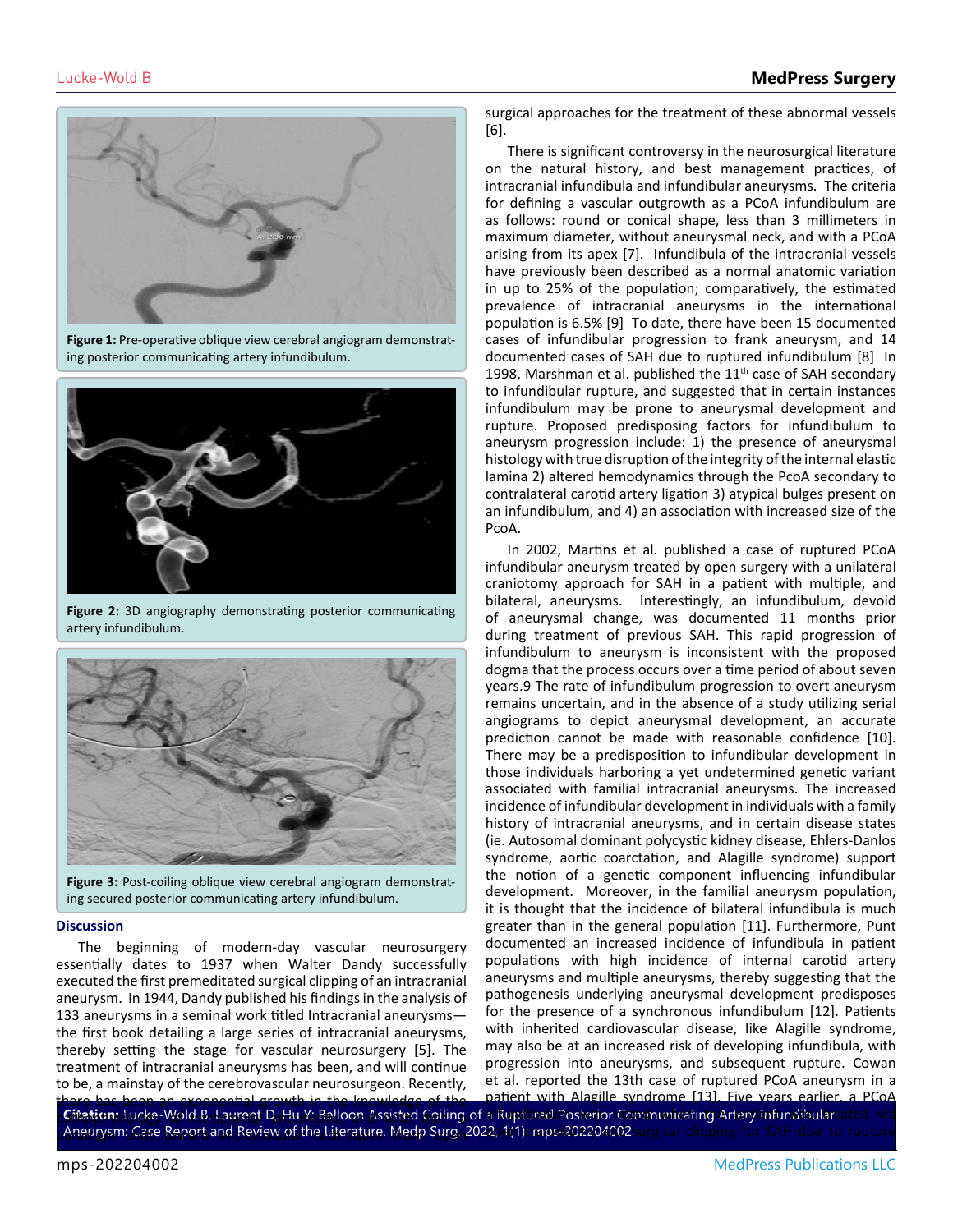of a basilar tip aneurysm. The patient was, again, treated with surgical clipping of the PCoA aneurysm that had developed at the site of the PCoA infundibulum noted five years earlier. At threemonth follow-up, the patient exhibited no signs of neurological dysfunction [13].

Despite several reported cases of PcoA infundibular rupture, and rupture following infundibular progression to overt aneurysm, there have only been three publications describing endovascular obliteration of an infundibulum or infundibular aneurysm [14]. Moreover, a search of the literature revealed no reports of infundibular aneurysm recurrence after initial treatment whether following open surgical clipping via craniotomy or endovascular obliteration. In 2010, Yu et al. described the first case of ruptured PcoA infundibulum successfully treated via an endovascular approach. The authors successfully performed stent assisted coil embolization in a 35-year-old male patient, 27 days after presenting with symptomatic SAH. The patient was initially managed with conservative medical therapy until repeat head CT revealed resorption of subarachnoid blood. The patient received a one-week regiment of aspirin and clopidogrel prior to endovascular coil embolization. At one-year follow up, cerebral angiography revealed no evidence of residual infundibulum of the PcoA [15].

Fischer et al. reported a case of successful stent-assisted coil occlusion of a PcoA aneurysm previously identified as a PcoA infundibulum in a patient who was previously treated twice using endovascular coil embolization for saccular aneurysms of the right V4 segment of the vertebral artery and the vertebral artery junction. At follow up 16 months after PcoA aneurysm stent-assisted coil occlusion, digital subtraction angiography demonstrated complete occlusion of the aneurysm [5].

In 2014, Kameda-Smith et al. described the embolization of a right ICA aneurysm using a Pipeline flow-diverting device with concomitant placement of nylon fiber coils. In this case, a 66-year-old female suffered SAH with bleeding emanating from an aneurysm in the distal right ICA, just distal to a right PCoA infundibulum. The Pipeline flow-diverting device was placed with the intention of treating the ICA aneurysm, but incidentally extended across the right PCoA infundibulum. DSA 12 days following endovascular aneurysm embolization showed full occlusion of the aneurysm, and by three months remodelling of the right PCoA infundibulum into a normal origin. This case represents the first report of PcoA infundibular regression following placement of a pipeline flow-diverting device [16].

To our knowledge, our case is the first reported successful embolization of a PcoA infundibular aneurysm using a balloonassisted coiling technique in the acute phase of SAH. Because antiplatelet and anticoagulant therapy is not required for balloonassisted coiling, we were able to embolize the infundibulum in the early stages of SAH. Stent assisted coil embolization necessitates the use of these agents. In their paper, Yu et al. relate a decision to delay treatment of the ruptured infundibulum and were initially unable to identify an aneurysmal rupture site as the source of SAH. Furthermore, based on the patient's critical condition, the author's believed the best course of management was to wait for resorption of subarachnoid blood prior to proceeding with intervention [1]. Regardless, the requirement

setting. Following SAH, the risk of re-rupture peaks on day one at 4%, with 1-2% of patients experiencing rebleeding each day over the course of four weeks following the initial event. With a case fatality rate near 70%, rebleeding following the initial hemorrhagic event results in a dismal prognosis for patients [17]. As such, immediate intervention to secure ruptured infundibula or infundibular aneurysms is necessary to avoid the complications of rebleeding. Stents, flow diverters, and stent assisted coiling requires the added need for antiplatelets, which can complicate management. The case described by Fischer et al. was for stentassisted coil occlusion of an unruptured aneurysm, and therefore, inapplicable for patients suffering from active subarachnoid hemorrhage [5] The need for antiplatelet therapy for the use of the pipeline flow-diverting system reported by Kameda et al. poses the same problem as stent-assisted coil embolization [18]. As such, stent-assisted coil embolization or the pipeline flowdiversion may be a reasonable choice for unruptured infundibula, however the need for anti-platelet therapy complicates their use in the acute period of SAH and as such, our balloon assisted technique is preferable in cases of recent SAH.

These cases illustrate the importance of establishing appropriate guidelines for the management, and treatment, of intracranial infundibula. In certain populations, these vessels may represent a pre-aneurysmal state rather than a benign anatomic variant. As such, authors have proposed specific groups who may benefit from long-term observation of confirmed infundibula. These groups include patients with a history of intracranial aneurysms, DSA negative SAH, familial occurrence of intracranial aneurysms, or a known disease with an increased propensity for aneurysm formation [19]. In retrospect, our patient's documented history of familial intracranial aneurysm suggests an increased risk for infundibulum rupture. Therefore, it stands to reason that our patient is at increased risk for the future development of infundibula with subsequent rupture and based on the reported superiority of three-dimensional rotational angiography with volume rendering over two-dimensional digital subtraction angiography in identifying infundibular dilation, our patient may benefit from long term follow up using 3D angiography. Our patient was treated using balloon-assisted coil embolization with good angiographic and clinical outcome. At ten month follow up, digital subtraction angiography revealed a dilatation suspicious for a new aneurysm or possible persistent residual aneurysmal cavity [20]. As such, we advocate the use of this technique as an initial treatment option for patients in the acute phase after SAH attributed to a ruptured PCoA infundibular aneurysm. Due to the possible recurrence verse persistent residual aneurysmal cavity at ten-month follow-up, further study is necessary to ascertain the long-term resiliency of endovascular coil obliteration for the treatment of infundibular aneurysms.

#### **Conclusion**

This is the first reported case describing the successful use of balloon assisted coil embolization for the treatment of ruptured infundibular aneurysm during the acute phase of SAH. Balloonassisted coil embolization is a therapeutic intervention that should be considered for the management of ruptured intracranial infundibular aneurysms and may be an option for the treatment of unruptured infundibula and infundibular aneurysms. The long-

of antiplated the collection of infundibular collection of the collection of the collection of infundibular collection of infundibular collection of infundibular collection of infundibular communicating Artery Infundibular Emation: Edene Trold B, Eddreit: B, Hall, Balloch Absisted Colling of a napplement in the acute hemorrhagical<br>Aneurysm: Case Report and Review of the Literature. Medp Surg. 2022; 1(1): mps-202204002. a Ruptured Posterior Communicating Altery.